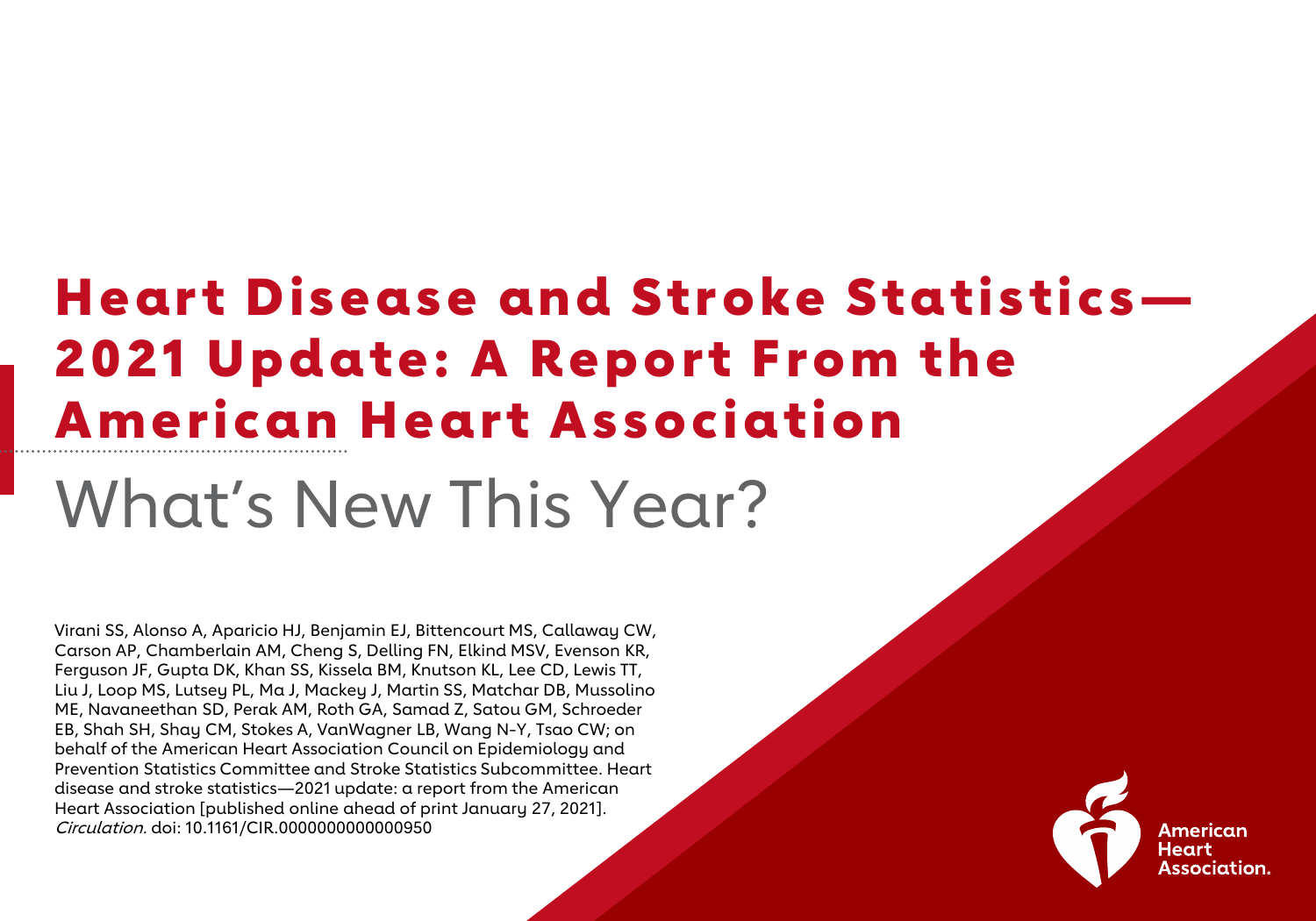

### Contents of this Presentation

| Chapters in the 2021 Statistical Update | Slide 3  |
|-----------------------------------------|----------|
| Key Information                         | Slide 4  |
| <b>What's New Overall</b>               | Slide 10 |
| New data                                | Slide 11 |
| <b>Additional Resources</b>             | Slide 12 |

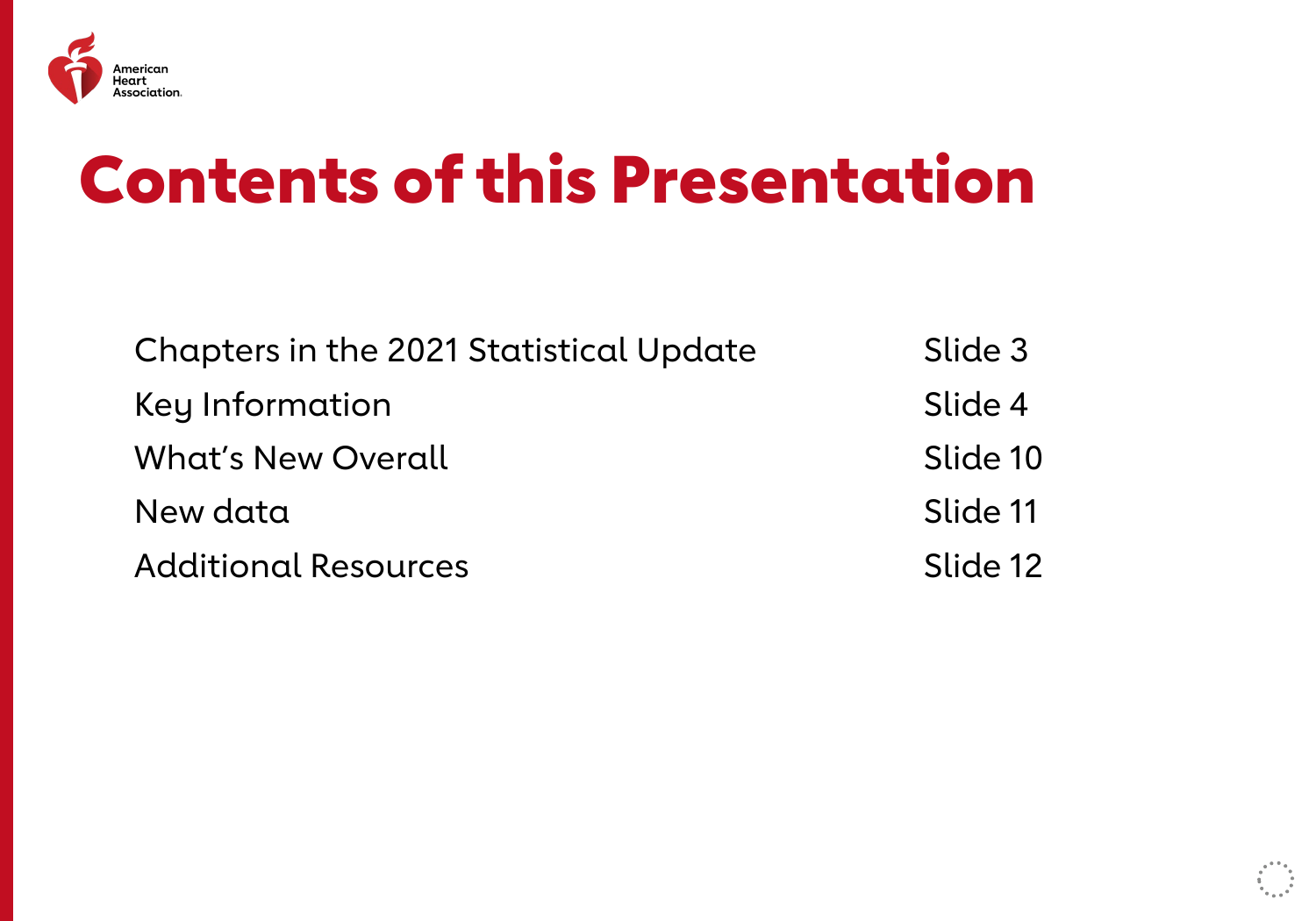

## 2021 Statistical Update Chapters

#### **Summary**

- 1. About These Statistics
- 2. Cardiovascular Health
- Health Behaviors
- 3. Smoking/Tobacco Use
- 4. Physical Inactivity
- 5. Nutrition
- 6. Overweight and Obesity
- Health Factors and Other Risk Factors
- 7. High Blood Cholesterol and Other Lipids
- 8. High Blood Pressure
- 9. Diabetes Mellitus
- 10. Metabolic Syndrome
- 11. Adverse Pregnancy Outcomes
- 12. Kidney Disease
- 13. Sleep

Cardiovascular Conditions/Diseases

- 14. Total Cardiovascular Diseases
- 15. Stroke (Cerebrovascular Disease)
- 16. Congenital Cardiovascular Defects and Kawasaki Disease
- 17. Disorders of Heart Rhythm
- 18. Sudden Cardiac Arrest, Ventricular Arrhythmias, and Inherited Channelopathies
- 19. Subclinical Atherosclerosis
- 20. Coronary Heart Disease, Acute Coronary Syndrome, and Angina Pectoris
- 21. Cardiomyopathy and Heart Failure
- 22. Valvular Diseases
- 23. Venous Thromboembolism (Deep Vein Thrombosis and Pulmonary Embolism), Chronic Venous Insufficiency, Pulmonary Hypertension
- 24. Peripheral Artery Disease and Aortic Diseases Outcomes
- 25. Quality of Care
- 26. Medical Procedures
- 27. Economic Cost of Cardiovascular Disease

Supplemental Materials

- 28. At-a-Glance Summary Tables
- 29. Glossary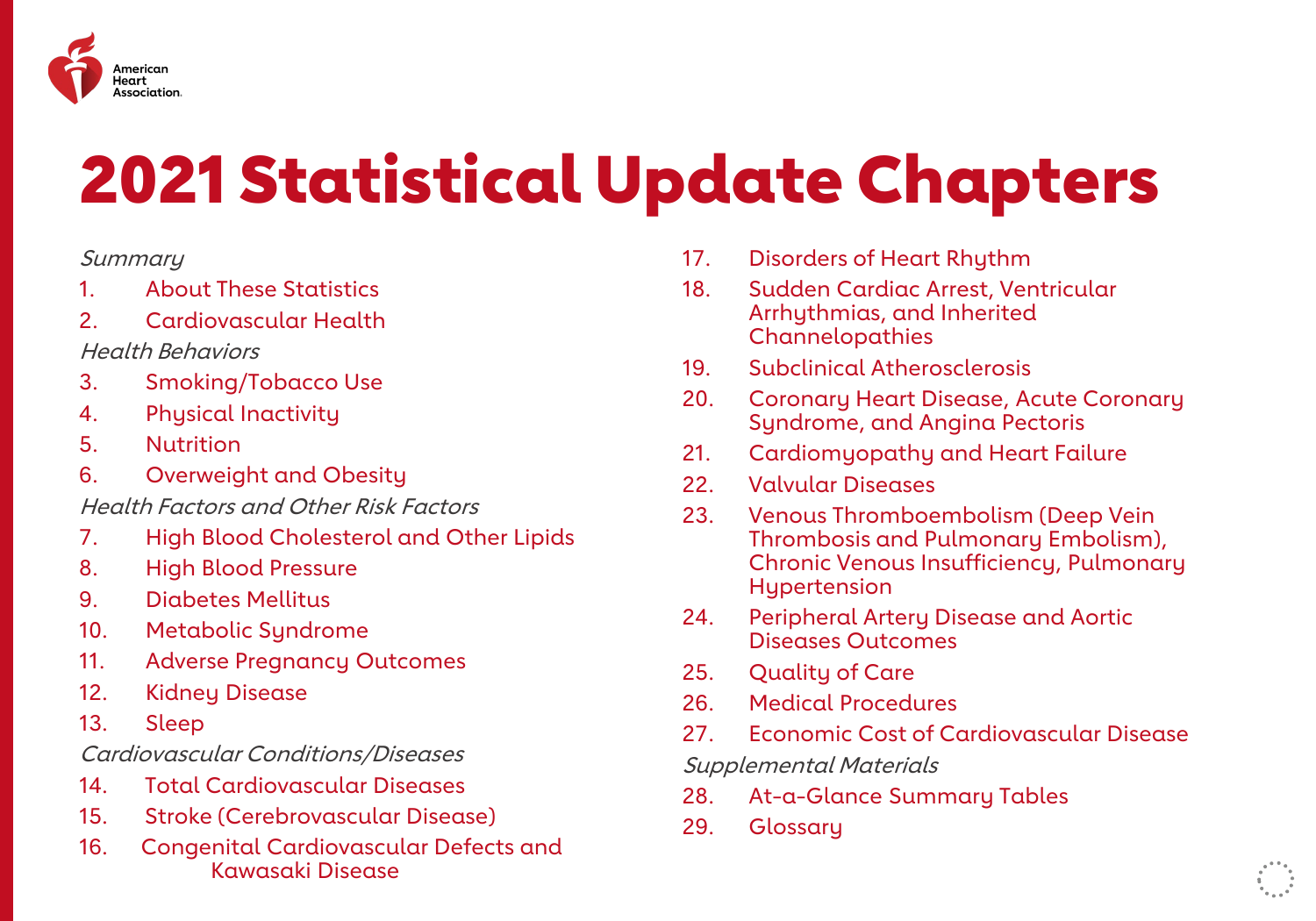

# Key Information\*

- The age-adjusted death rate attributable to cardiovascular disease (CVD), based on 2018 data, is 217.1 per 100,000.
- On average, someone dies of CVD every 36 seconds in the US. There are 2,380 deaths from CVD each day, based on 2018 data.
- On average, someone in the US has a stroke every 40 seconds. There are about 795,000 new or recurrent strokes each year, based on 1999 data.
- On average, someone dies of a stoke every 3 minutes and 33 seconds in the US. There are about 405 deaths from stroke each day, based on 2018 data.

\*Please see the Heart Disease and Stroke Statistics-2021 Update for the sources of data and key information presented in this document. <sup>4</sup>

219.4 per 100,000 in 2017

Decreased from

Decreased from a CVD death every 37 seconds in 2017.



CVD deaths have increased from 2,354 each day in 2017.

No updates from the 2020 Statistical Update

Decreased from a stroke death every 3 minutes and 35 seconds in 2017.



Stroke deaths increased from 401 per day in 2017.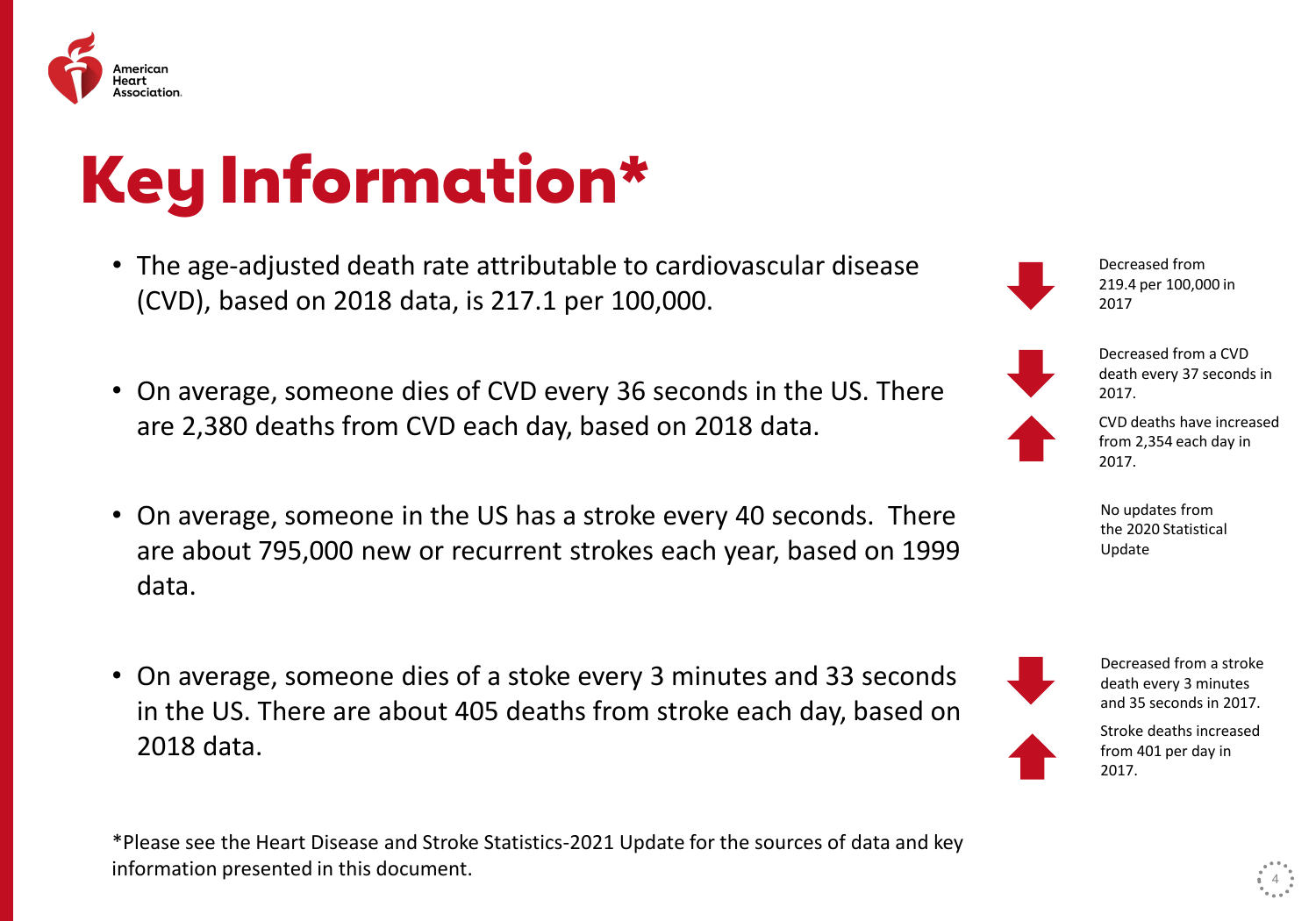

## Key Information

- 121.5 million, or 47% of US adults have hypertension, based on 2015 to 2018 data.
- Approximately 1 in 4 (24.0%) US adults reported achieving adequate leisuretime aerobic and muscle-strengthening activities to meet the physical activity guidelines, based on 2018 data.
- 1 in 6 males and 1 in 8 females in the US are current smokers, based on 2018 data.
- In the prior 30 days, 27.5% of high school students used e-cigarettes, based on 2019 data. In the prior 30 days, 3.2% of adults used e-cigarettes every day or on some days, based on 2018 data.

Increased from 116.4 million in 2013 to 2016.

Increased from 24.3% in 2017

> Decreased smoking prevalence for females from 1 in 7 in 2016 (no change for males)



Increased for high school students from 20.8% in 2018. Decreased for adults from 5.3% in 2017.

5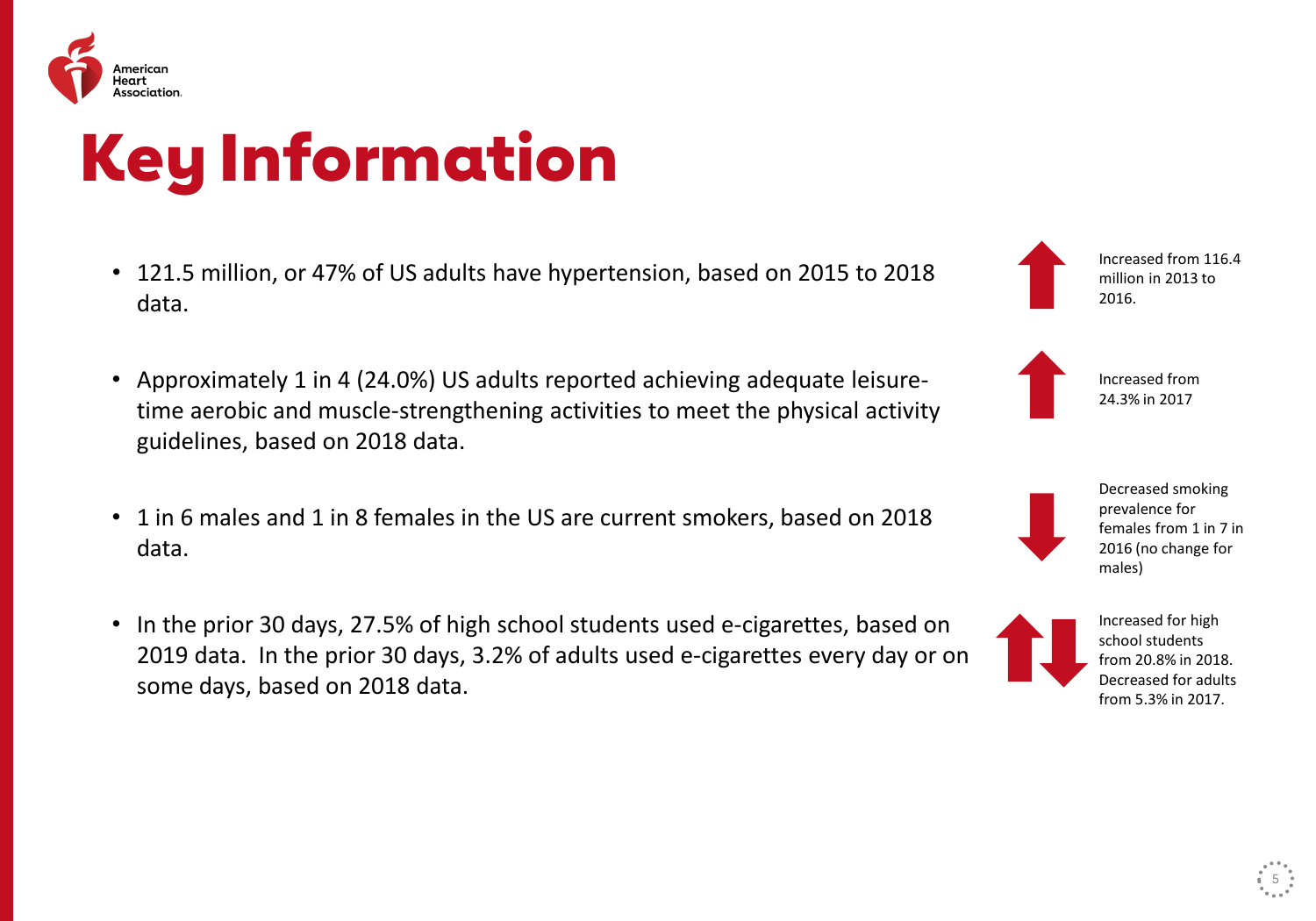

#### Deaths attributable to diseases of the heart, US, 1900-2018.



Please see Chapter 14 in the Heart Disease and Stroke Statistics-2021 Update for additional information and data source.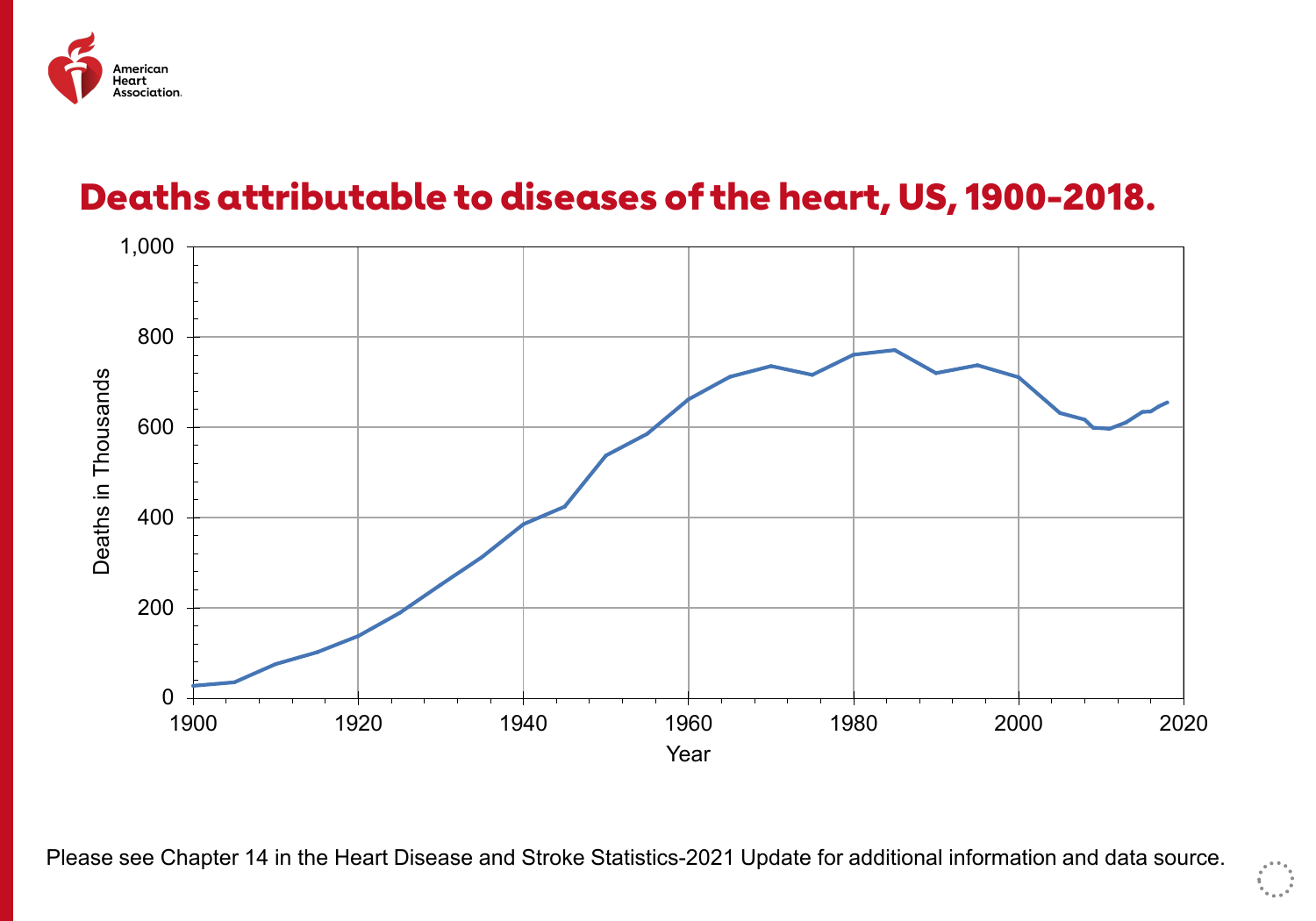

#### Deaths attributable to cardiovascular disease, US, 1900-2018.



Please see Chapter 14 in the Heart Disease and Stroke Statistics-2021 Update for additional information and data source.

 $\frac{1}{2}$  7  $\frac{1}{2}$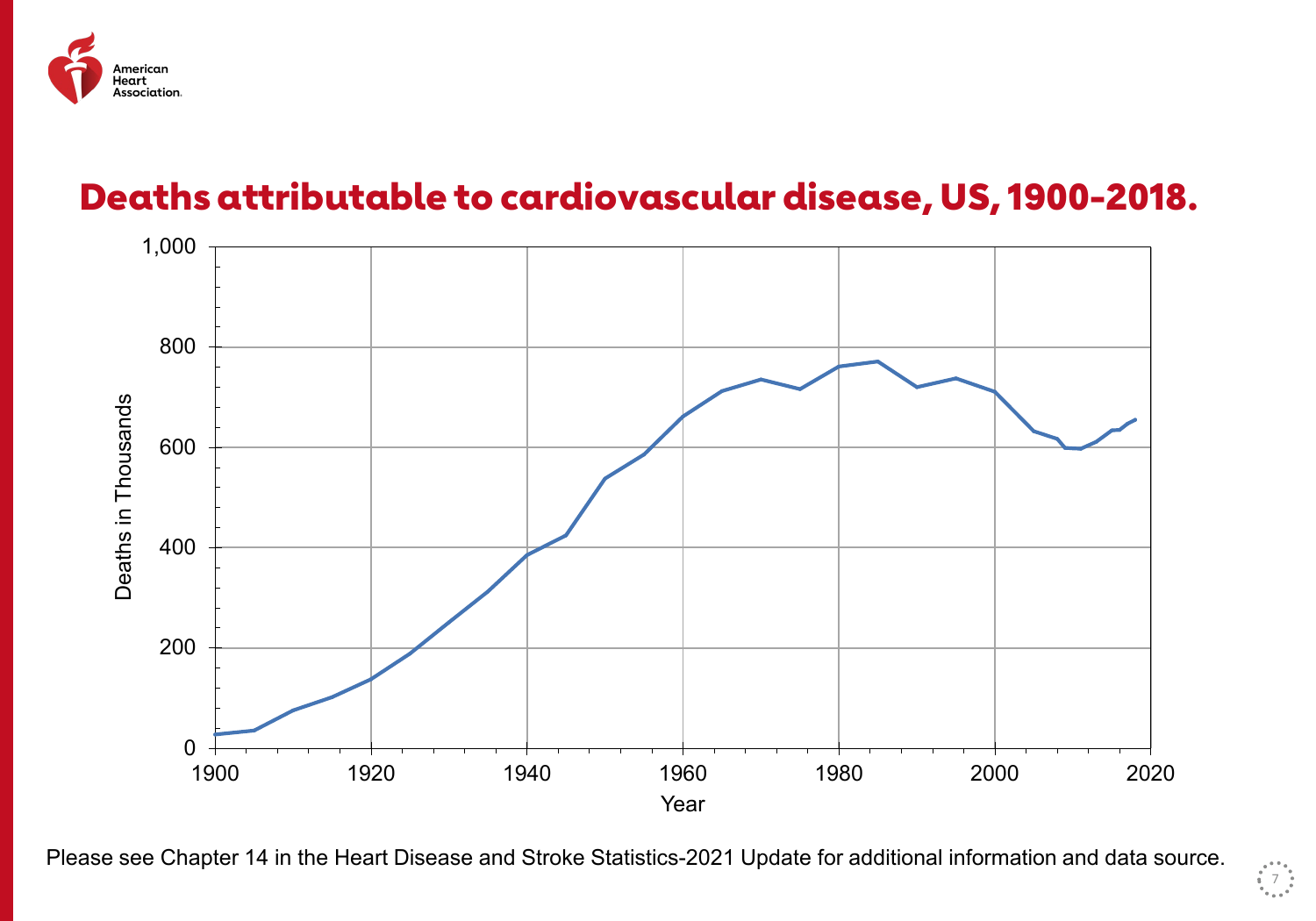

#### Percentage breakdown of deaths attributable to cardiovascular disease, US, 2018



\*Not a true underlying cause. Heart Failure appeared among the multiple causes of death on 42% of death certificates on which CVD is listed as the underlying cause. Please see Chapter 14 in the Heart Disease and Stroke Statistics-2021 Update for additional information and data source

 $^{\circ}$  8  $^{\circ}$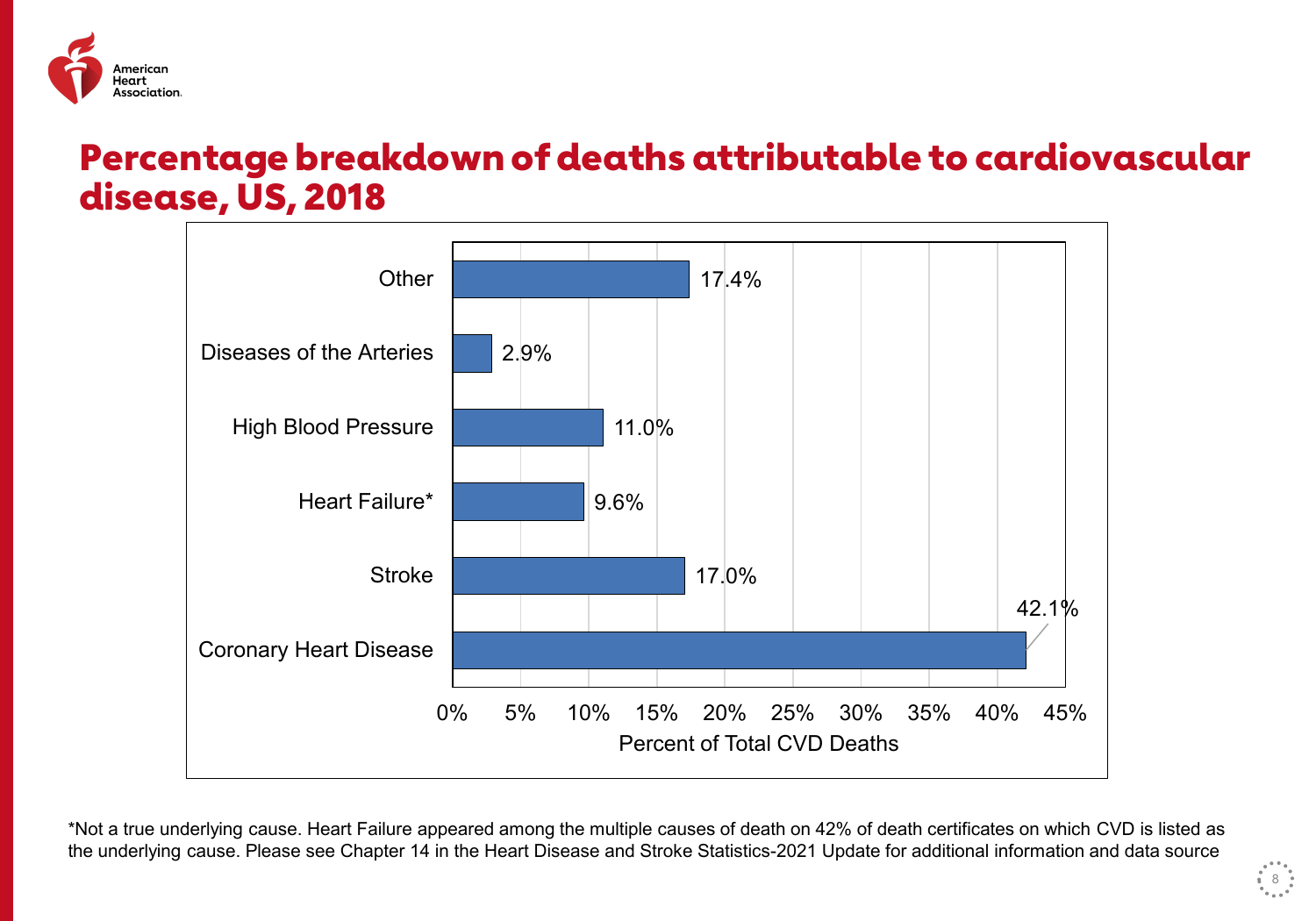

#### Cardiovascular disease and other major causes of death for all US males and females, 2018.



Please see Chapter 14 in the Heart Disease and Stroke Statistics-2021 Update for additional information and data source.

 $\begin{array}{c} \begin{array}{c} \bullet \\ \bullet \\ \bullet \\ \bullet \end{array} & \begin{array}{c} \bullet \\ \bullet \\ \bullet \\ \bullet \end{array} \\ \begin{array}{c} \bullet \\ \bullet \\ \bullet \end{array} & \begin{array}{c} \bullet \\ \bullet \\ \bullet \\ \bullet \end{array} \end{array}$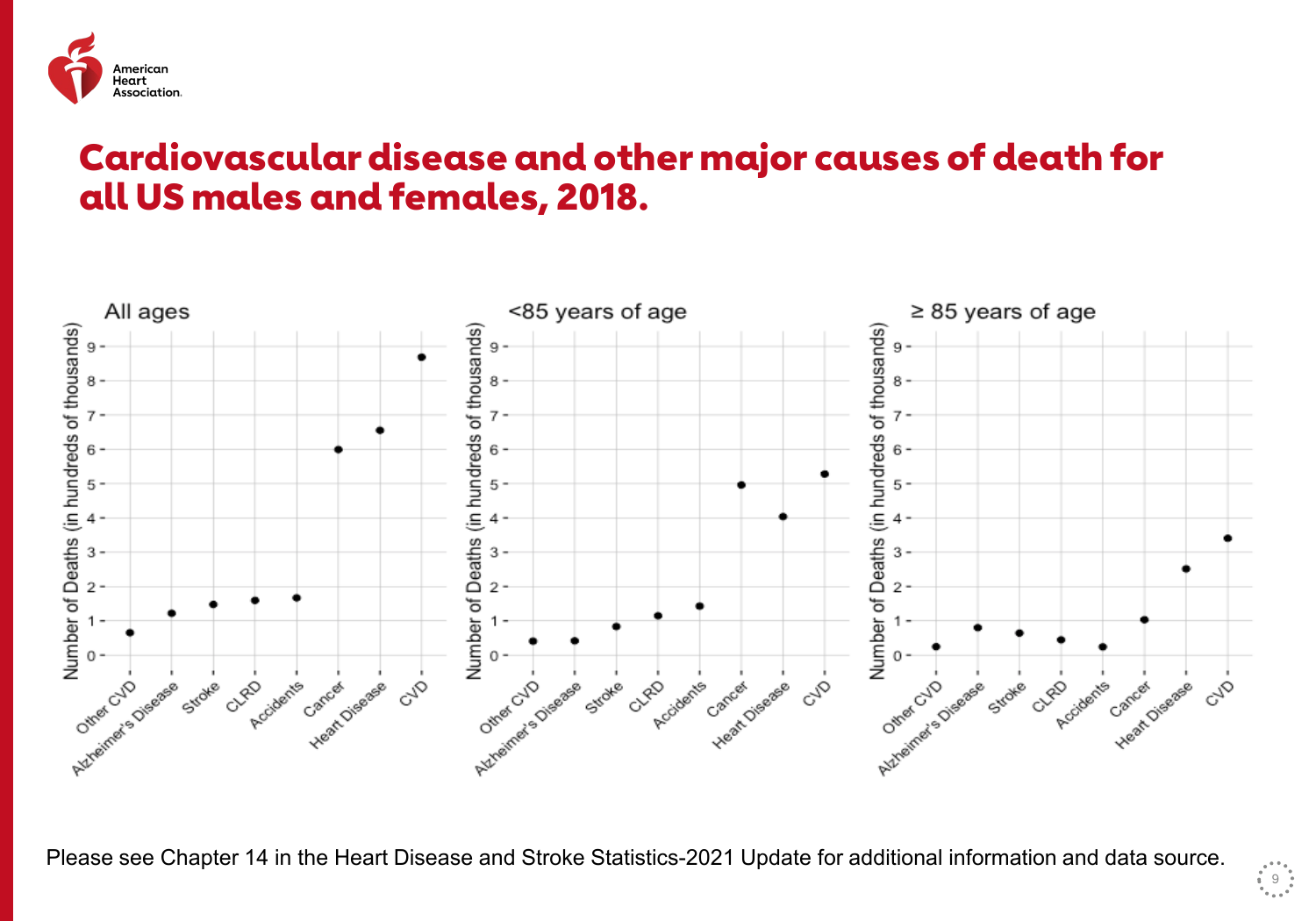

### What's New Overall?

- The 2021 Statistical Update added one new chapter: Chapter 11 Adverse Pregnancy Outcomes
- The publication continued to include information on Social Determinants of Health (SDOH) in all relevant chapters.
	- o SDOH are the circumstances in which people are born, grow up, live, work, and age that may affect health. Examples of the social factors that affect different behaviors, risk factors, and conditions highlighted in the 2021 Statistical Update are low income, unemployment, discrimination, unsafe neighborhoods, substandard education, and more.

10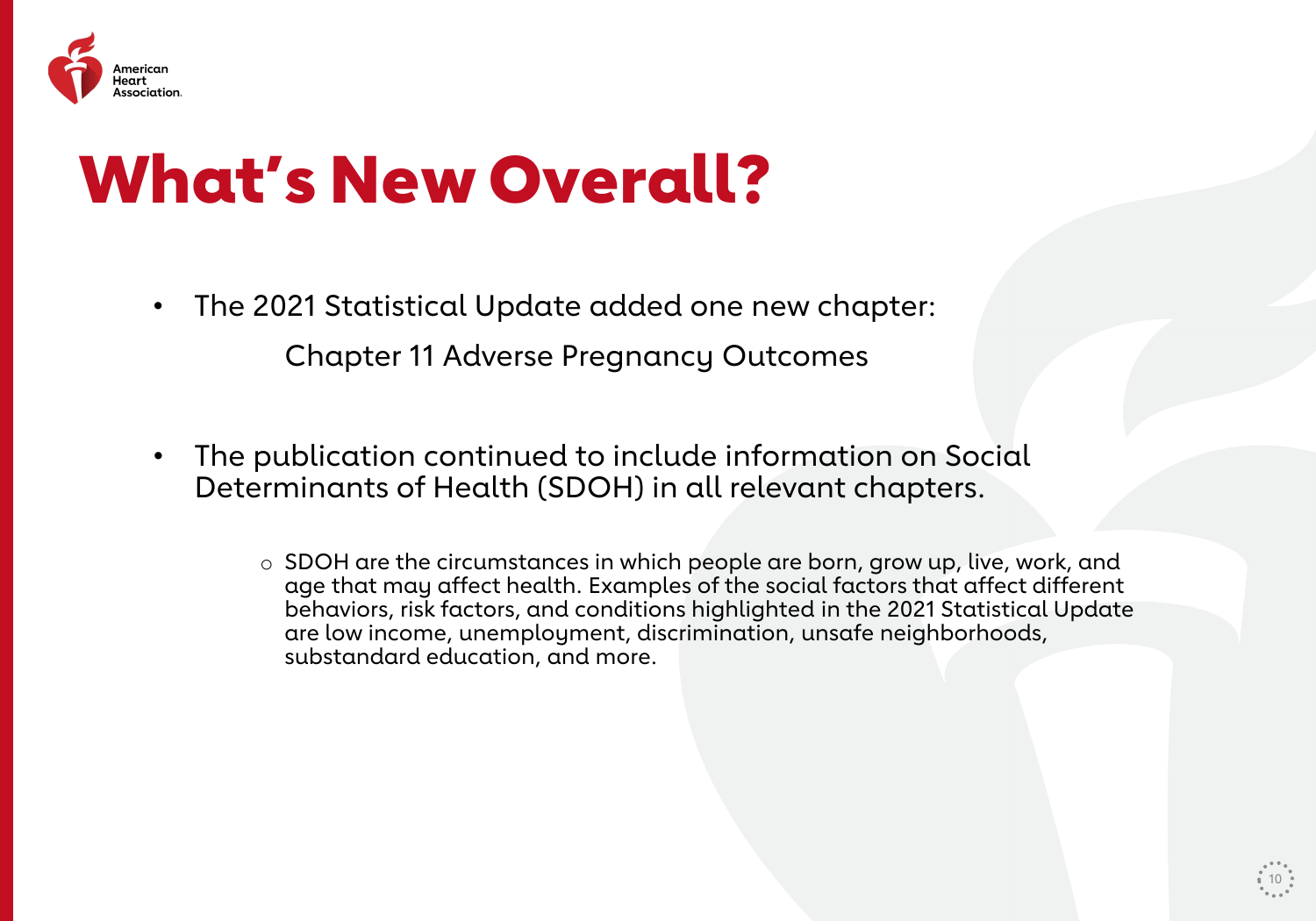

### New data

**The 2021 Statistical Update contains updated data for many sources used in each annual Statistical Update. Updated data includes (parentheses include the most recent year or years of data available and presented in the 2021 Statistical Update):** 

- o Mortality (2018)
- o Hospital Discharges (2016)
- o Physician Office Visits (2016)
- o Emergency Department Visits (2016)
- o Global CVD Mortality (2017-2018)
- o Cholesterol (2013-2016)
- o Global Burden of Disease Study (2019)
- o Smoking (2018-2019)
- o Physical Activity (2017-2018)
- o Obesity (2015-2018)
- o Youth Lipid Levels (2018)
- o Kidney Disease (2019)
- o Diabetes (2013-2016)
- o Sleep (2018)
- o In-Hospital Cardiac Arrest and Out-of-Hospital Cardiac Arrest (2019)
- o Quality of Care Data for Heart Failure, Stroke, Myocardial Infarction, and Resuscitation (2019)
- o Medical Procedures (2019)
- o Myocardial Infarction and Coronary Heart Disease Prevalence (2015-2018)
- o Each chapter in the Statistical Update contains new text bullets and reprinted charts and tables from a plethora of 2019 publications and a few early-2020 publications.

11